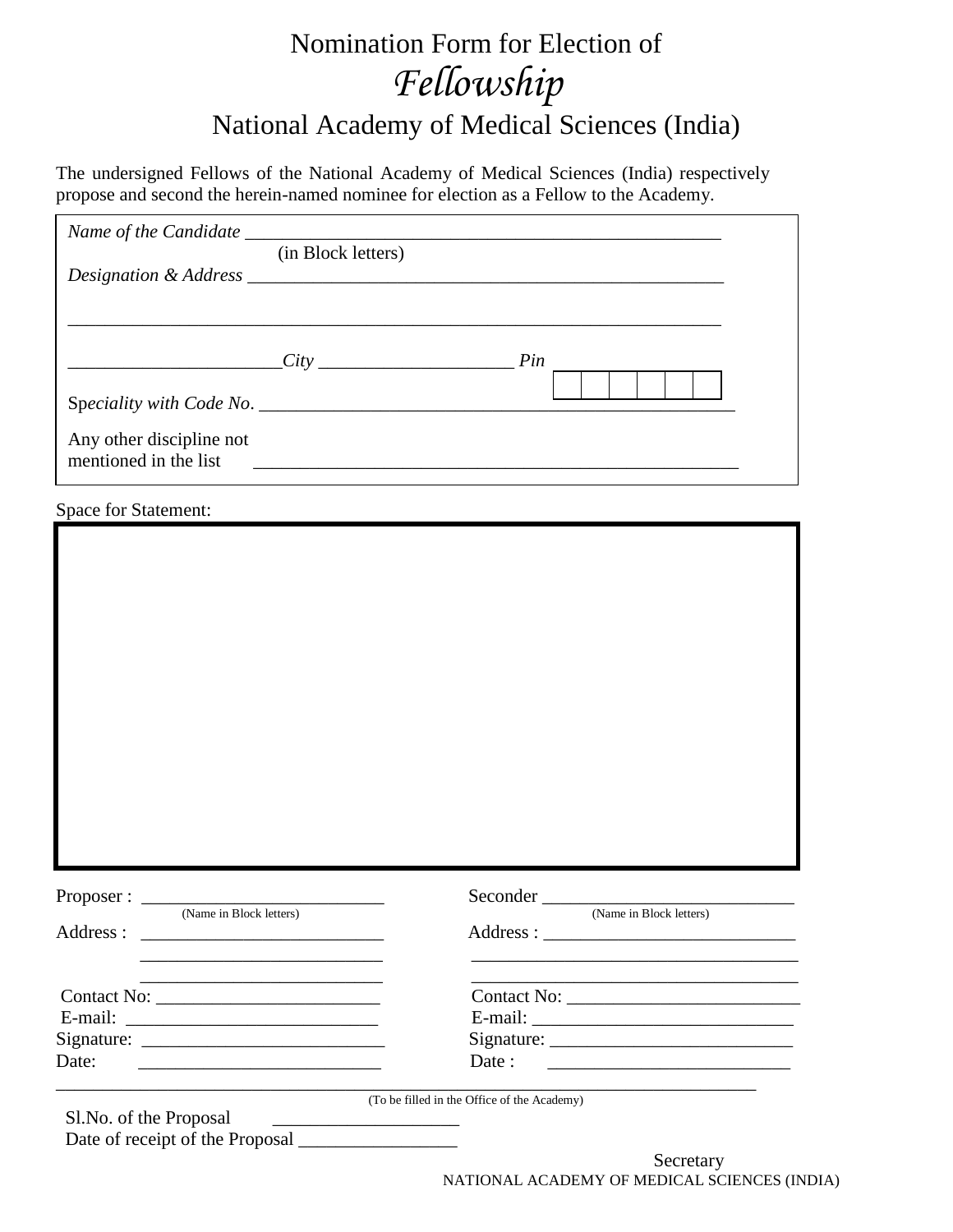# **(Form of undertaking by the nominee)**

To

| The Secretary<br>National Academy of Medical Sciences (India)<br>NAMS House, Ansari Nagar,<br>Mahatma Gandhi Marg,<br>New Delhi-110029                                                                                         |                                                                                       |                |
|--------------------------------------------------------------------------------------------------------------------------------------------------------------------------------------------------------------------------------|---------------------------------------------------------------------------------------|----------------|
| Sir,                                                                                                                                                                                                                           |                                                                                       |                |
|                                                                                                                                                                                                                                | <u> 1989 - Johann Stoff, fransk politik (f. 1989)</u><br>(Full name in Block letters) |                |
|                                                                                                                                                                                                                                |                                                                                       |                |
| of age agree to be admitted to the National Academy of Medical Sciences as a FELLOW if elected in                                                                                                                              |                                                                                       |                |
| accordance with the Rules & Regulations as they now stand OR as they may hereafter be legally altered.                                                                                                                         |                                                                                       |                |
|                                                                                                                                                                                                                                |                                                                                       |                |
|                                                                                                                                                                                                                                |                                                                                       |                |
| (city)                                                                                                                                                                                                                         |                                                                                       | (Pin Code No.) |
| My Permanent Address is No. 1996. The Second State of the Second State of the Second State of the Second State of the Second State of the Second State of the Second State of the Second State of the Second State of the Seco |                                                                                       |                |
|                                                                                                                                                                                                                                |                                                                                       |                |
| (city)                                                                                                                                                                                                                         |                                                                                       | (Pin Code No.) |
|                                                                                                                                                                                                                                |                                                                                       |                |
|                                                                                                                                                                                                                                |                                                                                       |                |
| I further, certify that there is no case pending against me for any ethical misconduct in research or research<br>publication.                                                                                                 |                                                                                       |                |

 $\overline{\phantom{a}}$  , and the contract of the contract of the contract of the contract of the contract of the contract of the contract of the contract of the contract of the contract of the contract of the contract of the contrac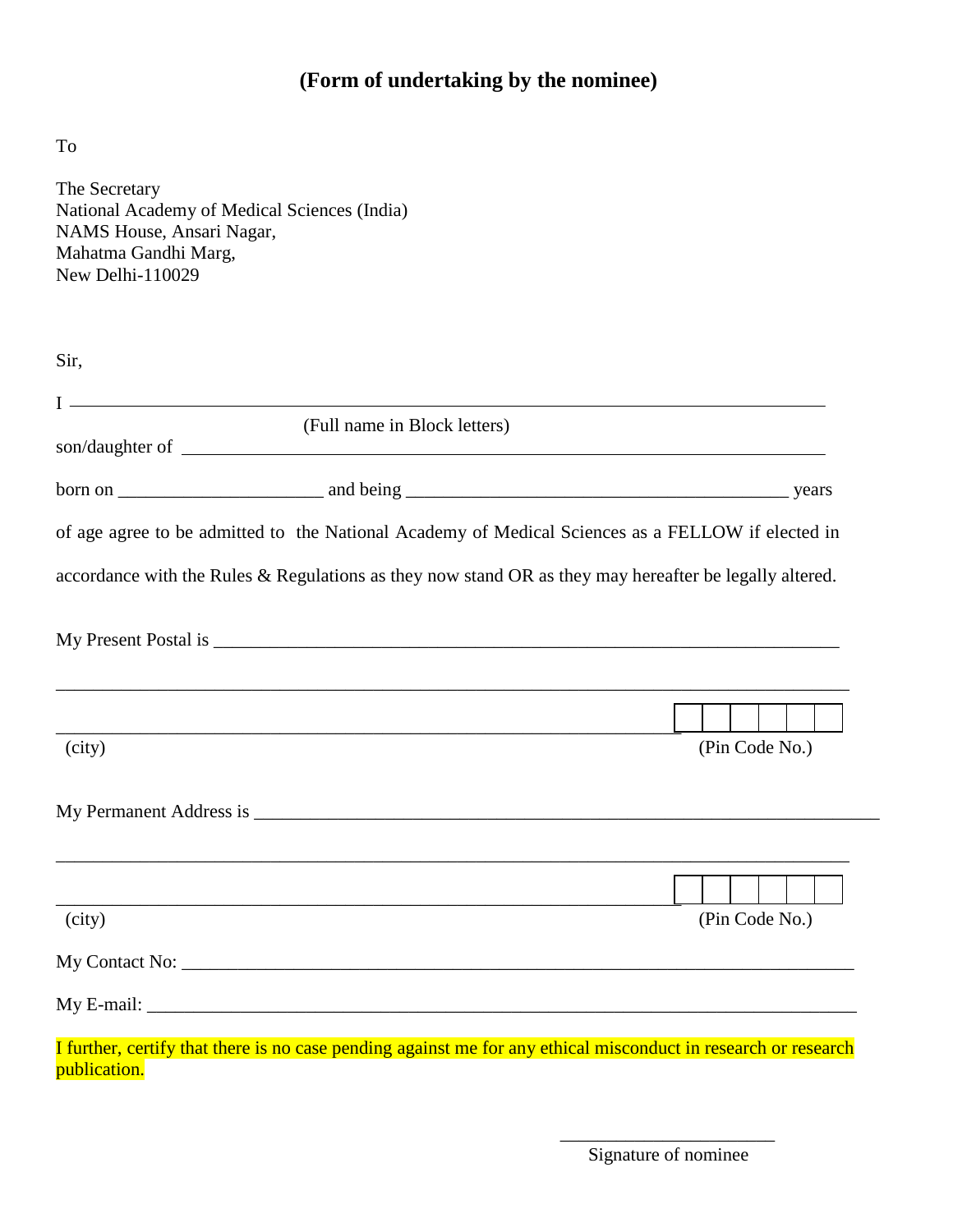# **Format for Submission of Particulars and Details of the Nominee with the Nomination Form for Fellowship**

| 1.                                                           | (in Block letters)                                                                                                                                                                                         |                             |            |
|--------------------------------------------------------------|------------------------------------------------------------------------------------------------------------------------------------------------------------------------------------------------------------|-----------------------------|------------|
|                                                              |                                                                                                                                                                                                            |                             |            |
| 2.                                                           |                                                                                                                                                                                                            |                             |            |
| Address:<br>3.                                               |                                                                                                                                                                                                            |                             |            |
|                                                              |                                                                                                                                                                                                            |                             |            |
|                                                              |                                                                                                                                                                                                            |                             |            |
|                                                              |                                                                                                                                                                                                            |                             |            |
| Nationality:<br>4.                                           |                                                                                                                                                                                                            |                             |            |
| Citizenship:<br>5.                                           |                                                                                                                                                                                                            |                             |            |
| 5.                                                           | Are you a person of Indian Origin (Yes / No)                                                                                                                                                               |                             |            |
| Field of specialization :<br>6.                              |                                                                                                                                                                                                            |                             |            |
| Code No.:                                                    |                                                                                                                                                                                                            |                             |            |
| 7.A. Any other Discipline not mentioned in the List:         |                                                                                                                                                                                                            |                             |            |
| Present designation :<br>8.                                  |                                                                                                                                                                                                            |                             |            |
| <b>Qualification:</b><br>9.                                  |                                                                                                                                                                                                            |                             |            |
|                                                              |                                                                                                                                                                                                            | Year of<br><b>Acquiring</b> | University |
| - MD/MS/MVSc./M.Phil./MDS                                    |                                                                                                                                                                                                            |                             |            |
| Sciences/ Diplomate of National Board                        | - Membership of the National Academy of Medical                                                                                                                                                            |                             |            |
|                                                              | - Fellowship/Membership of the Royal Colleges,<br>American Boards or any Equivalent qualification<br>which is conferred after successfully qualifying in<br>an examination conducted by the Statutory Body |                             |            |
| - Ph.D./M.Ch./D.M./D.Phill.                                  |                                                                                                                                                                                                            |                             |            |
| - D.Sc.                                                      |                                                                                                                                                                                                            |                             |            |
| - Academic records<br>(rank/medals/prizes in the University) |                                                                                                                                                                                                            |                             |            |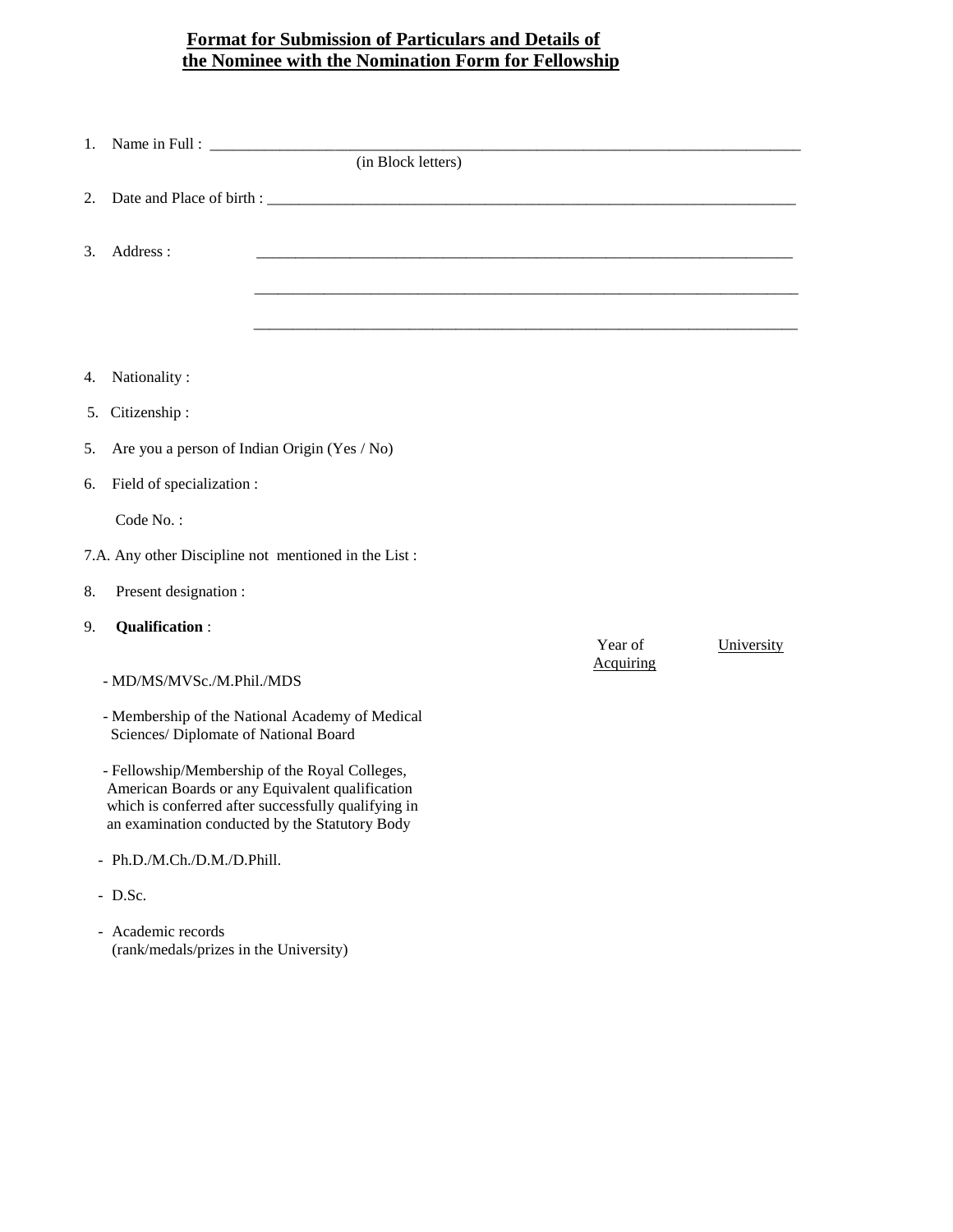#### **10(a) Professional Experience & Peer Recognition**

(Details of employment and service record after post-graduation)

 Duration Name of with Years Institution

- A. Professor\*/Additional Professor\*/ Deputy Director of Research Institutes/ UGC Research Scientist C
- B. Associate Professor/Reader/ UGC Research Scientist B/Assistant Director of Research Institute/Medical Superintendent
- C. Assistant Professor/Lecturer/SRO/ UGC Research Scientist A
- D. Principal/Dean/Proctor/Rector or equivalent\*
- E. Vice-Chancellor/Director \*\*
- F. President of a National Professional Societies/Association
- G. Secretary/Treasurer or any Elected office (other than that of President) of a National Professional Society/ Association
- H. Professional career of long standing including academic assignment leading to significant contributions towards developing a speciality (Clinical/Laboratory techniques/Public Health Interventions or dealing with biomedical advancement) including any award towards recognition as a distinguished teacher.
- 10 (b) **Eminence of nominee among peers in the profession as a person of integrity and distinction at national/international level** 
	- \* of a university/college recognised by the respective statutory Council i.e. Medical Council of India, Dental Council of India, etc.
	- \*\* Director of Institutes of National importance, e.g. PGI, Chandigarh, AIIMS, New Delhi, Bhopal, Bhubaneswar, Jodhpur, Patna, Raipur, Rishikesh; NIMHANS, Bangaluru; SGPGIMS, Lucknow; JIPMER, Puducherry; NEIGRIHMS, Shillong etc.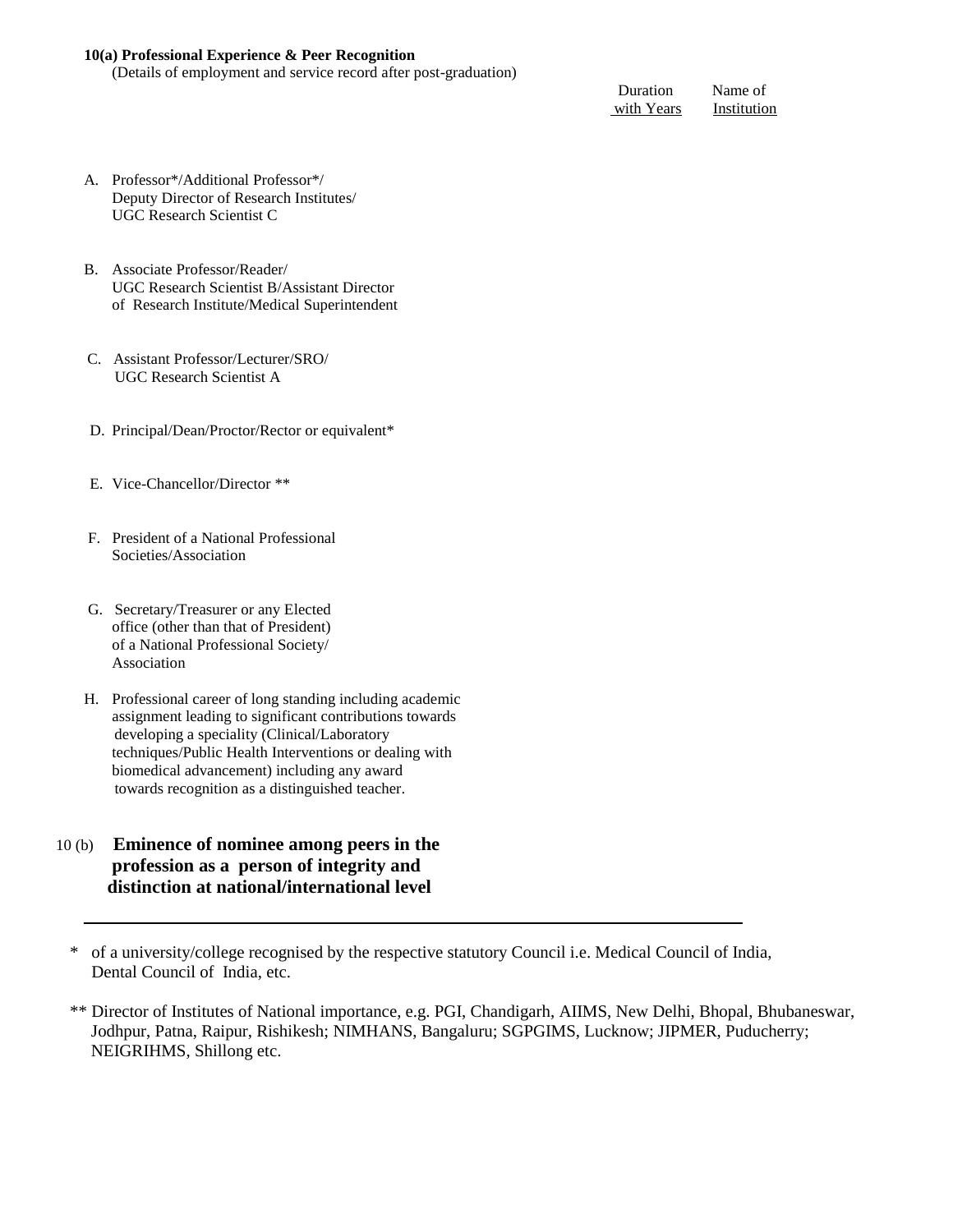### **11. Publication & Research**

| a. | <b>Journals</b>                                                                                                                                                                  | Submitted |
|----|----------------------------------------------------------------------------------------------------------------------------------------------------------------------------------|-----------|
|    | - List of Publications in journals included in Medical<br>Databases, Medical Literature Analysis & Retrieval<br>System (Medlar) etc.                                             | Yes / No  |
|    | - List of Publications in journals, not included in medical<br>Database, but published in Journal of National Societies/<br>Professional Associations                            | Yes / No  |
|    | Six best published papers                                                                                                                                                        | Yes / No  |
|    | - Citation Index of six best published papers                                                                                                                                    | Yes / No  |
|    | - Average impact Factor of the Journals in which the<br>6 best papers have been published (Impact factor of the Journal<br>in the year of Publication of the concerned article)  | Yes / No  |
| b. | Authorship/Editorship of                                                                                                                                                         |           |
|    | Text Book(s)                                                                                                                                                                     | Yes / No  |
|    | Monograph(s)                                                                                                                                                                     | Yes / No  |
|    | Chapters in standard text books/Volume of Proceedings of<br>Major national and Inter- National Conferences of recognized<br>Professional Societies/Associations.                 | Yes / No  |
| c. | Patent (The Patent applied for or obtained by the nominee<br>may be considered by the Credentials Committee)                                                                     | Yes / No  |
|    | (i) year the patent is applied for;<br>(ii) the Agency which granted the Patent and<br>(iii) if final decision is pending                                                        |           |
|    | 12. Special Service to the Profession/Community                                                                                                                                  |           |
|    | a *Special service in Rural areas/Field work/Community work<br>(especially if outside the domain of assigned responsibility<br>and undertaken as a part of social commitment)    | Yes / No  |
|    | Community-based health education (Articles for the lay<br>public in magazines, newspapers, talks, books, manuals etc.                                                            | Yes / No  |
|    | Community-based health systems research<br>(Disease specific, operational research etc.)                                                                                         | Yes / No  |
|    | Delivery of health care to people living in underserved<br>Rural, tribal or urban slum population                                                                                | Yes / No  |
|    | Extraordinary Community-based service                                                                                                                                            | Yes / No  |
| b. | Organisation ability for professional Conferences, Symposia,<br>meetings- both National and International/ promotion of<br>Medical Education and CME/attainment of excellence in |           |
|    | quality of patient care                                                                                                                                                          | Yes/No    |

\* As verified by State authority/Public Health or Operational Research publications.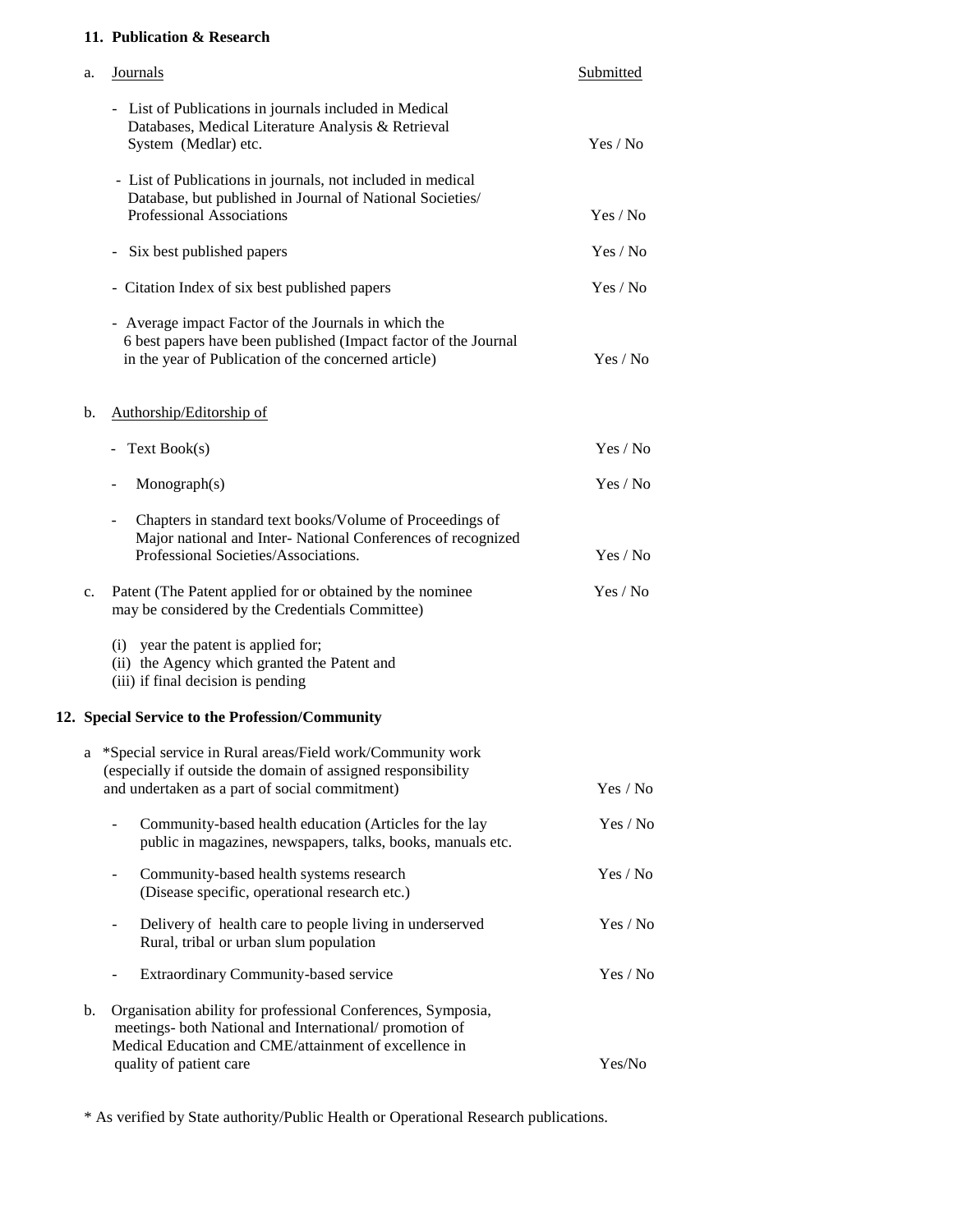#### **13. Awards and Grants**

- Research Grants from recognized National and International Agencies (with demonstrable evidence of timely utilisation)
	- i) Amount of grant received
	- ii) The source of grant
	- iii) The period of Research Grant
	- iv) Timely completion of Project
	- v) Timely utilization of grant received
	- vi) Whether grant received as Principal investigator or as Co-investigator
- International awards
- D.Sc./D.Litt (Hon.Causa) or equivalent
- ICMR Senior awards
- Medical Council of India awards
- Dr. B.C. Roy National Awards
	- Eminent Medical Man
	- Eminent Medical Teacher
- National awards:
	- Padma Shri
	- Padma Bhushan
- Padam Vibhushan
- Military Honours
	- VSM
	- AVSM
	- PVSM
- S.S.Bhatnagar award
- NAMS Awards/Orations
- ICMR Junior award
- Awards by the national societies
- INSA Young Scientists Award
- Any other National/International Award.

#### **14. Membership of the Technical Expert Groups and consultancy**

- Name of Tear **Organisation** Membership of the technical expert groups/ Advisory groups/Study group/ or corresponding groups/committees of national agencies eg. Planning Commission/Expert Group of Ministry of Health & Family Welfare or WHO, UNICEF or other international agencies.
	- Membership of ICMR-Scientific Advisory Board, Scientific Advisory Group, Expert Groups, or of the corresponding Committees of CSIR/DST/DBT/UGC
	- Member of Academic Council/Academic Committee or other decision making academic bodies of Universities/ Academies/Institutes of National importance
- Consultancy with any UN/International organisation/ Visiting Professor of a reputed University
- WHO Temporary Adviser (or served in similar capacity with any other equivalent international organization)
- 15. Any contribution to help NAMS in its functioning and fulfilling its aims and objectives and publication in its official journal: Annals of the NAMS (India)
- 16. **Any other academic credit/Credentials which the proposer may like the Credentials Committee to know Please provide details, if yes Yes / No Set 2012 12:33 Apple 2013 12:34 Apple 2013 12:34 Apple 2013 12:34 Apple 2013 12:34 Apple 2013 12:34 Apple 2013 12:34 Apple 2013 12:34 Apple 2013 12:34 Apple 2013 12:34 Apple 2013 12**

Name Year of Award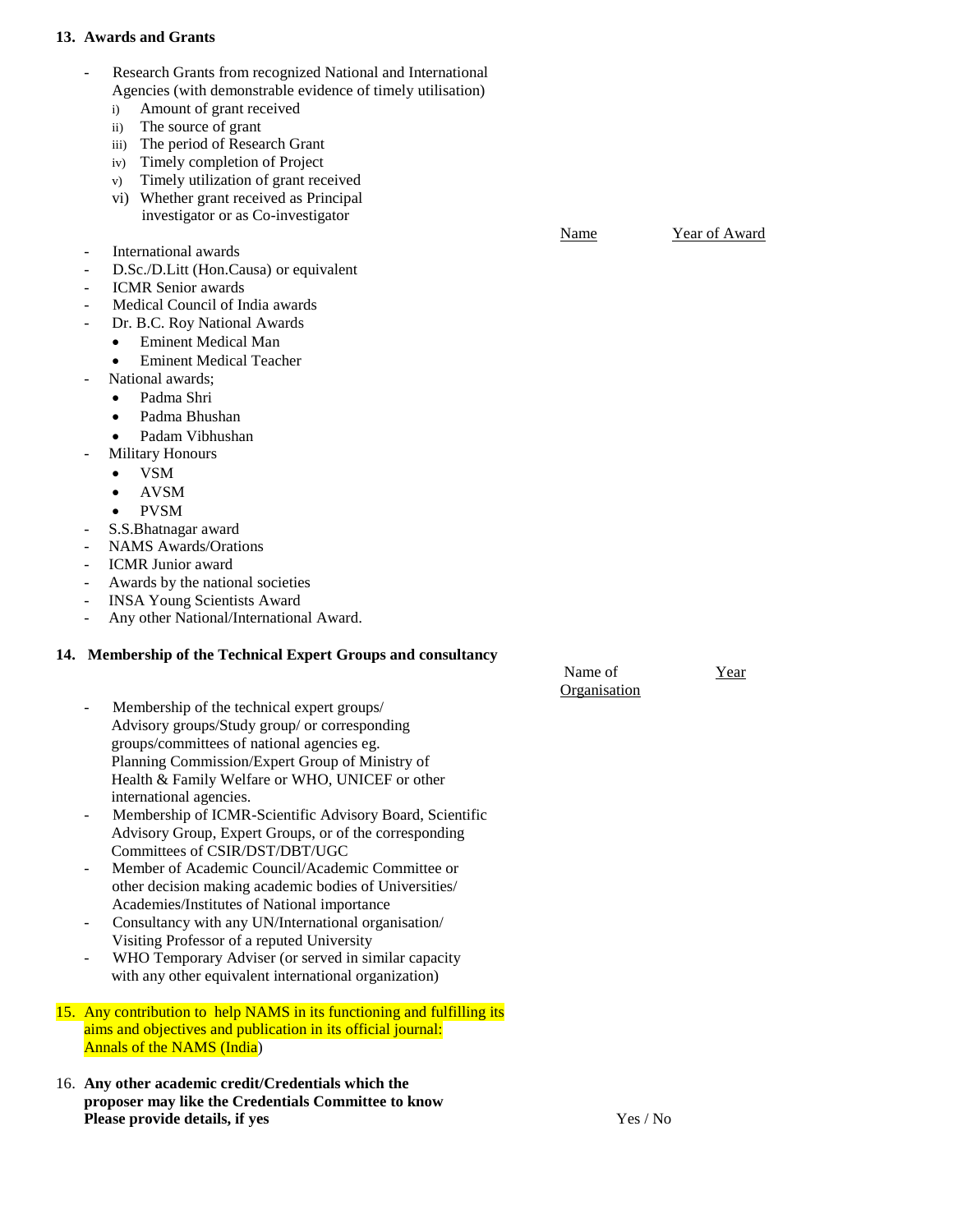## **Guidelines and Instructions for nomination of candidates**

The attention of the Fellows making the nomination is invited to the Guidelines and Instructions laid down for the purpose.

- 1. The Fellow nominating the candidate should certify from personal knowledge of the professional and scientific standing/achievements of the candidate.
- 2. Every candidate shall be proposed and seconded by a statement in writing signed by at least two Fellows in good standing (i.e. those who are uptodate in the payment of their subscription), Proposer should preferably be from the same specialty as the nominee, while the Seconder can be from any other specialty/discipline.
- 3. The criteria for election to Fellowship are as under: A person elected as a Fellow of the Academy is expected to:
	- (a) Stand out among peers in the profession as a person of distinction at the national/ international level.
	- (b) Have distinguished himself/herself in the profession:
		- (i) as a physician in his/her respective specialty ; and/or
		- (ii) as a scientist; and/or
		- (iii) in service to Medicine in patient care, teaching, public health work and/or health administration.

#### INSTRUCTIONS

- 1. 10 copies each and a CD/DVD of the following documents must accompany the application for nomination.
	- (i) A precise statement limited to 120 words on nominee's professional and scientific standing/ achievements which form the basis for nomination signed by proposer/seconder.
	- (ii) Information as per format prescribed, duly completed. **Follow the same section numbers in their submission as in the nomination form avoiding reference to enclosed appendices.**
	- (iii) Self-attested photocopies as proof for each educational qualification and proof of experience as certified by the competent authority needs to be provided; in the absence of which the claimed qualification or experience will not be considered.
	- (iv) List of publications:
		- (a) Two separate lists of publications, i.e. one in Journals included in Medical Databases, Medical Literature analysis and retrieval system (Medlar) etc. and other one in Journals, not included in medical database but published in Journals of National Societies/Professional Associations.
		- (b) be written in chronological order and should include (1) Names and initials of all authors (2) Title of article (3) Title of publication abbreviated (4) Volume number (5) First and last page number (6) Years of publication.

Reference to books should include: (1) City of publication (2) Name of Publisher (3) Year of Publications. Abstracts and Proceedings of Conferences etc. should not be include in the list of publications.

**2.** Six copies each of six published papers considered to be best by the proposer**.** The Citation Index of six best published papers of the nominee and Average Impact Factor of the Journals in which the six best papers have been published may also be provided along with nomination for Fellowship. **(Impact factor in the year of publication of the concerned article).**

The under-mentioned guidelines may also please be noted in this connection:

- 1. Only Fellows on the Academy can propose or second the Nominee's form.
- 2. Members of the Council (elected and Ex-officio) and Members of the Credentials Committee should not propose or second any name for Fellowship/Membership of the Academy.
- 3. A Fellow should not propose more than three names for Fellowship and five for Membership in a year. He may, however, second any number of proposals.
- 4. The proposer should preferably be from within the same speciality to which the person nominated belongs and seconded can be from any speciality/discipline.
- 5. The candidate shall be an Indian citizen. Exceptionally a foreign national who may have done outstanding work in India or in his/her own country which has relevance for the health needs of India may be considered.
- 6. The candidate should provide an undertaking that there is no case pending for any ethical misconduct in research or research publication against him/her.

**Note : Nominations which are either incomplete or not according to the prescribed format will not be processed.**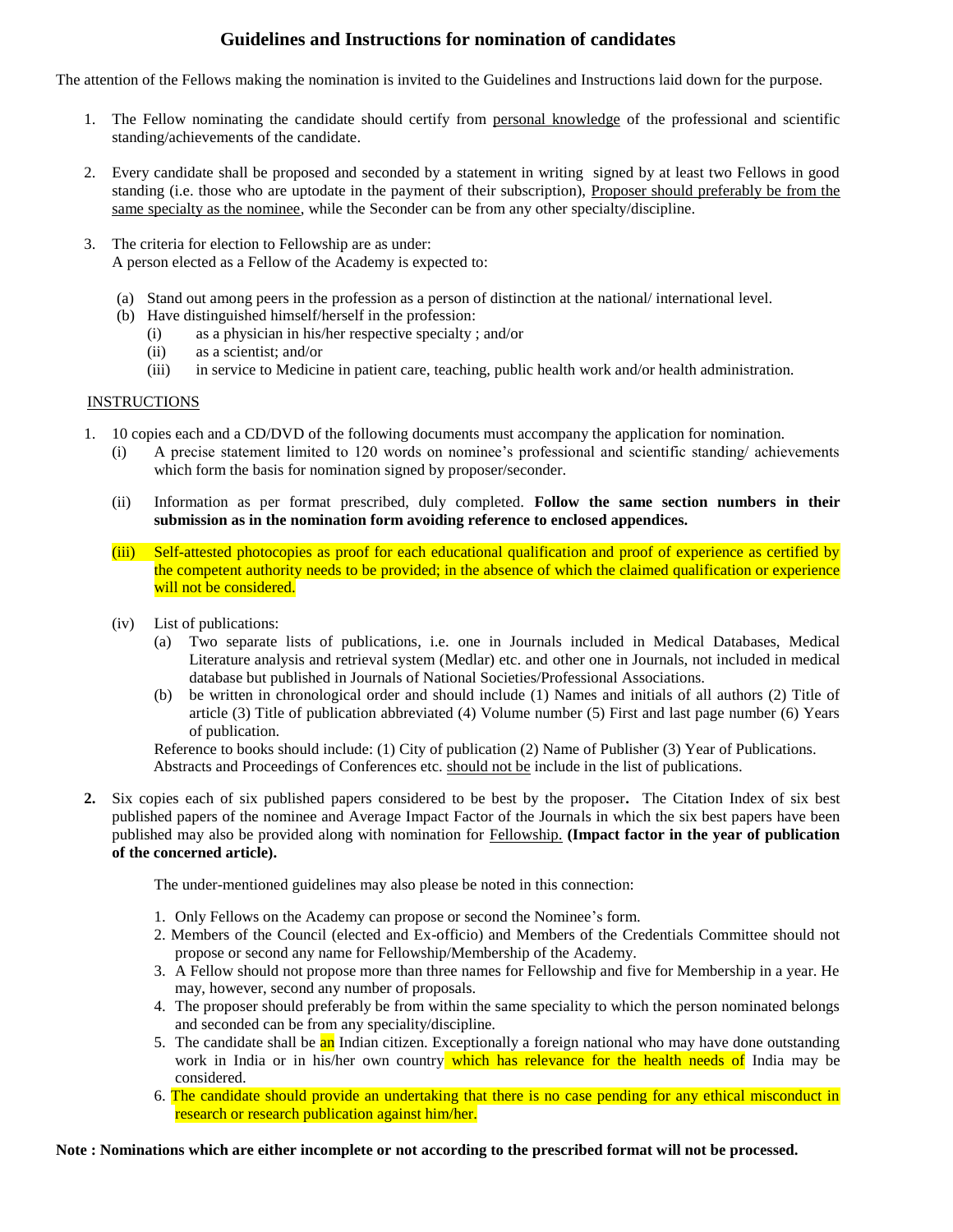# **COMPOSITION OF GROUPS**

#### **GROUP-A: BASIC MEDICAL SUBJECTS**

#### **Code No.**

- BS 1 Anatomy
- BS 2 Biochemistry
- BS 3 Biomedical Engineering
- BS 4 Biophysics
- BS 5 Biotechnology
- BS 6 Forensic Medicine
- BS 7 Genetics
- BS 8 Immunohaematology
- BS 9 Microbiology
- BS 10 Molecular Biology
- BS 11 Molecular Medicine
- BS 12 Pathology
- BS 13 Pharmacology
- BS 14 Physiology
- BS 15 Radiation Biology

#### **GROUP-C: SURGERY AND ALLIED SUBJECTS**

#### **Code No.**

- SA 1 Cardiovascular & Thoracic Surgery
- SA 2 Dental Surgery
- SA 3 Gastrointestinal Surgery
- SA 4 Neurosurgery
- SA 5 Otorhinolaryngology
- SA 6 Paediatric Surgery
- SA 7 Physical Medicine & Rehabilitation
- SA 8 Plastic Surgery
- SA 9 Surgery
- SA 10 Surgical Oncology
- SA 11 Obstetrics & Gynaecology
- SA 12 Ophthalmology
- SA 13 Orthopaedic Surgery
- SA 14 Urology

#### **GROUP-B: MEDICINE AND ALLIED SUBJECTS**

# **Code No.**

- MA 1 Anaesthesiology
- MA 2 Cardiology
- MA 3 Clinical Immunology
- MA 4 Clinical Pharmacology
- MA 5 Dermatology & Venereology
- MA 6 Diabetology & Endocrinology
- MA 7 Gastroenterology
- MA 8 Internal Medicine
- MA 9 Medical Oncology
- MA 10 Neonatology
- MA 11 Nephrology
- MA 12 Neurology
- MA 13 Nuclear Medicine
- MA 14 Paediatrics
- MA 15 Psychiatry
- MA 16 Radiodiagnosis
- MA 17 Radiotherapy
- MA 18 Respiratory Medicine
- MA 19 Rheumatology
- MA 20 Transfusion Medicine

#### **GROUP-D:COMMUNITY HEALTH/ MEDICAL EDUCATION/ HOSPITAL ADMINISTRATION**

#### **Code No.**

- CHA 1 Biostatistics
- CHA 2 Clinical Epidemiology
- CHA 3 Community Health/Community Medicine/Social & Preventive Medicine
- CHA 4 General Practice/Family Medicine
- CHA 5 Hospital Administration
- CHA 6 Maternal & Child Health
- CHA 7 Medical Education
- CHA 8 Nutrition
- CHA 9 Occupational & Environmental Health
- CHA 10 Public Health & Health Education
- CHA 11 Health Planning and Health Administration

#### **GROUP - E: Code No.**

OD Any other discipline not mentioned above